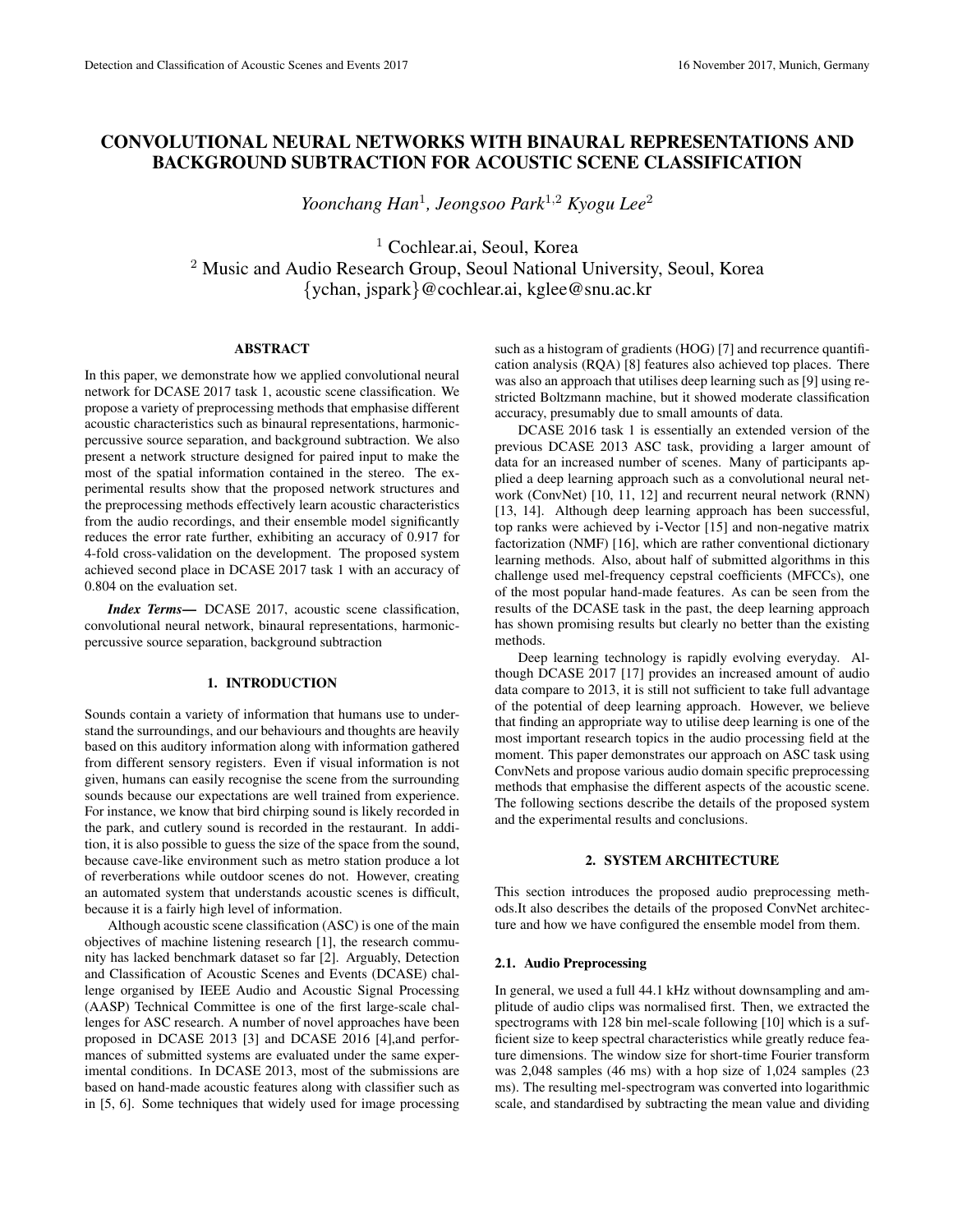

Figure 1: Extracted mel-spectrogram examples of proposed preprocessing methods applied to an audio clip for "café/restaurant" scene. "BS" is background subtraction method, and the numbers in the brackets are the median filtering kernel sizes for time and frequency axes.

by the standard deviation. Standardisation is performed featurewise and parameters are obtained only from training data to scale both of training and testing data. Finally, we split 10 s audio clip into 1 s audio chunks without overlap for both of training and testing. We used multiple versions of mel-spectrogram which can be largely divided into three methods which are binaural representations, source separation, and background subtraction (BS). A detailed explanation of each method is presented below, and examples of extracted mel-spectrograms are illustrated in Fig.1.

#### *2.1.1. Binaural representations*

Although it is common to record audios in stereo, it is usual to make it monaural first by averaging signals prior to processing, as in our previous work [10]. However, we decided to use left-right (LR) and mid-side (MS) pairs in this work, because these contain richer spatial information than mono. For instance, if a car passes in front of a microphone, the sound moves from L to R or R to L, while it is just amplitude change in mono. In addition, the MS representation emphasises the time difference between the sounds reaching each side of the stereo microphone. Use of binaural information have shown superior results in the previous DCASE challenge as in [15] as well. The Mid channel is defined as  $L + R$  and the side channel is defined as  $L - R$  which is a difference between two channels. For LR and MS, we used 2-conv. model for the analysis explained in the Section 2.2.

### *2.1.2. Harmonic-percussive source separation*

Sound can be generally be divided into two types: harmonic and percussive. In conventional research efforts, harmonic-percussive sound separation (HPSS) algorithms were presented in the context of music signal processing aimed to separate drum sounds from the mixture as in [18]. Here, we separated the audio clips in the dataset into two using the NMF-based HPSS algorithm [19] which enables to separately exploit harmonic and percussive aspects of a sound. Prior to the separation, the stereo sounds are converted to mono.

The experimental parameters used for the separation are 0.7, 1.05, 1.05, and 0.95 for  $\alpha$ ,  $\beta$ ,  $\gamma$ , and  $\delta$ , respectively, and frame size and hop size are 4,096 and 1,024 samples, respectively. The total number of bases is set as 200, consisting of 100 flat-initialised percussive bases and 100 randomly-initialized harmonic bases. Wiener filtering was not used for the post-processing of NMF, however, we have made the last 30 iterations out of 100 total iterations not to include prior imposition to reduce any artifacts that may be generated in the separation process.

#### *2.1.3. Background subtraction*

Typically, median filtering is used for removal of noise in scanned images. Moore Jr. and Jorgenson [20] used this technique for object extraction by subtracting median filtered data from original data. Although this technique is more commonly used in the image processing fields, we think that it can be useful to eliminate the "steady" noise from the environment or recording devices. By doing so, we expect the spectral characteristics of acoustic events in the melspectrogram to be emphasised and to be more robust against overfitting. Similar to object detection technology, we applied median filtering on the mel-spectrogram and subtracted it from the original version. We first converted stereo audio into mono prior to the process. The filter sizes used for median filtering are 21, 43, 87 for the time axis (approximately 0.5 s, 1.0 s, and 2.0 s), and 1, 11 for the frequency axis, which are chosen empirically by the experiment. Note that using a kernel size of 1 for on the frequency axis is virtually 1-D median filtering over time. As shown in the bottom row of Fig.1, the background subtraction process emphasizes different spectral characteristics from neighboring regions, which makes it easier to detect acoustic events.

# 2.2. Network Architecture

We used ConvNet consisting of 8 convolution layers using  $3 \times 3$ receptive fields inspired by VGGNet [21]. In recent years, it has become common to use extremely deep  $(100 \lt)$  network and residual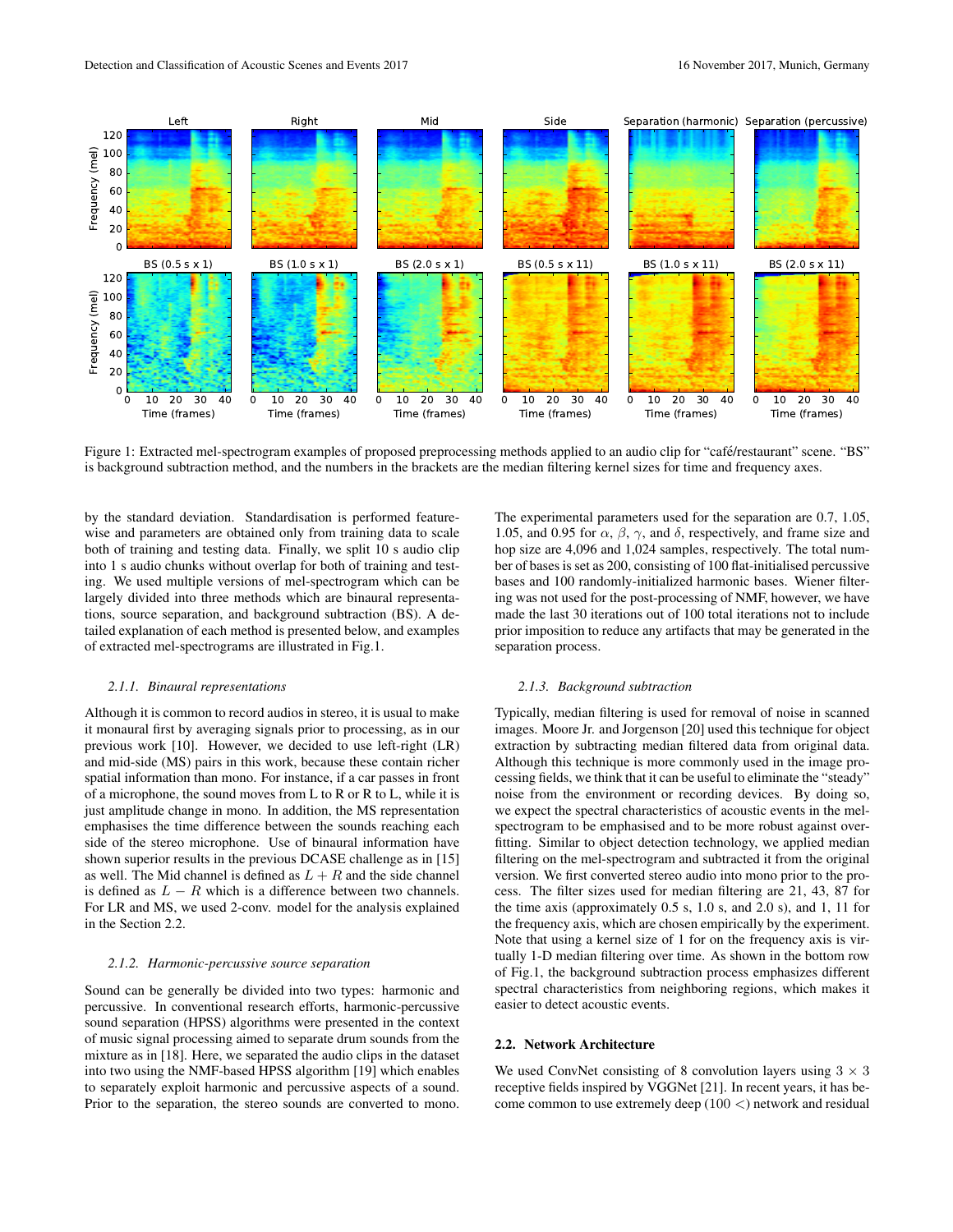

Figure 2: The overall architecture of the proposed system. Multiple ConvNet models are individually trained using a various preprocessing methods and combined into an ensemble model. It then calculates the average probabilities for entire audio clip to detect the scene.



Figure 3: Details of the proposed convolution block, 1-conv. model, and 2-conv. model. The numbers in the brackets are the kernel size for padding/convolution/pooling layers, the number of filters for convolution blocks, and the number of hidden units for dense layer.

connections such as in [22, 23] in the computer vision field. However, we found that it is not highly effective to increase the number of layers or to use a residual connection, at least in our framework, likely due to insufficient amount of data to extract full advantage out of it. The overall architecture of the proposed system is illustrated in Fig.2 which uses two different network architectures: 1 conv. model and 2-conv. model. The former is used for single melspectrogram input such as BS, and the latter was used for paired input such as LR, MS, and HPSS. 2-conv. model is similar to 1-conv. model, but processes two channels individually and concatenated before the last fully-connected layer. For both models, we used the same convolution block as illustrated in Fig.3. We employed batch normalization (BN) [24] and rectified linear unit (ReLU) which are de facto standard for modern ConvNets. However, BN and activation function are located before the convolution layer in our proposed network, unlike other networks, because we can get a steady improvement in accuracy. This kind of pre-activation concept can be found in recent residual network papers [22, 23]. We consider that the improvement mainly comes from BN applied for the input data and after max-pooling layers, prior to convolution process.

# 2.3. Network Ensemble

The results generated by using the same network may be slightly different and model ensemble can generalize this problem [25].

Therefore, we repeated all experiment 3 times using the validation set extracted with different random seeds for each model and took an average probability for each class. In the final decision process, we used two strategies the mean ensemble and ensemble selection method proposed by Caruana et al. [26]. Ensemble selection algorithm aims to find the optimal combination weights by iteratively adding models that maximize the performance of the combination set. We used the mean of test accuracy of all folds as a target value and initialized the ensemble model using LR, MS, and HPSS prior to adding other models. We used 200 iteration and optimal weight we found was 36, 25, 21, 23, 29, 33, 17, 12, and 7 for LR, MS, HPSS, and BS following the order listed in Table1, respectively. Note that this ensemble selection makes use of label from test fold of cross-validation as a hill-climbing set, thus it should not be directly compared to other results of cross-validation.

#### 3. EXPERIMENTS

# 3.1. DCASE 2017 ASC Dataset

The DCASE 2017 task 1 includes 15 scenes which are bus, café/restaurant, car, city center, forest path, grocery store, home, lakeside beach, library, metro station, office, residential area, train, tram, and urban park. A total 312 segments (52 minutes of audio), recorded at 44.1 kHz with 24-bit resolution in stereo, were provided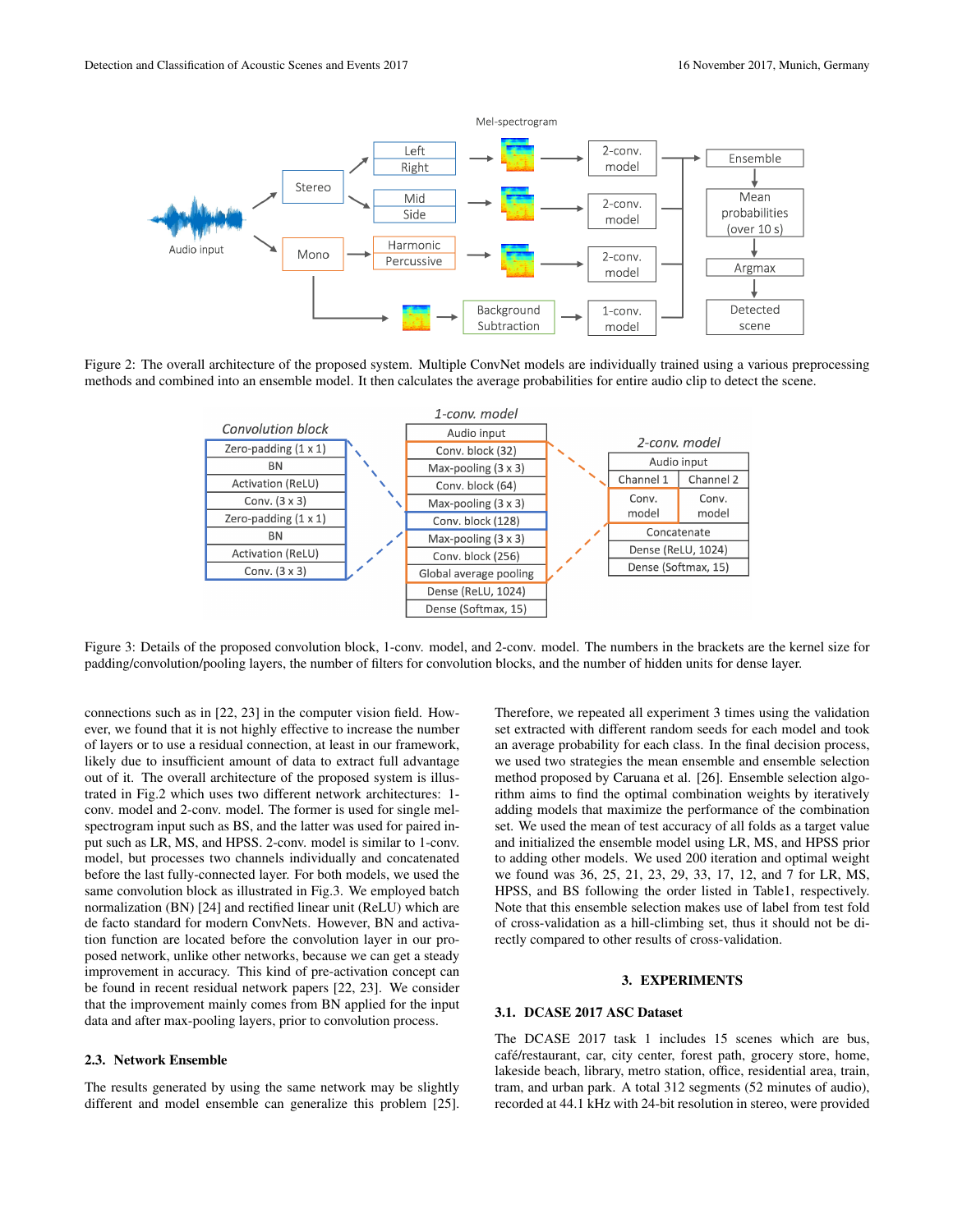| Algorithms      | Mean Acc. | Algorithms       | Mean Acc. |
|-----------------|-----------|------------------|-----------|
| <b>Baseline</b> | 0.748     | BS(2.0 s, 1)     | 0.816     |
| Mono            | 0.844     | BS $(0.5 s, 11)$ | 0.861     |
| LR              | 0.871     | BS(1.0 s, 11)    | 0.856     |
| MS              | 0.879     | BS(2.0 s, 11)    | 0.843     |
| <b>HPSS</b>     | 0.869     | Mean ensemble    | 0.917     |
| BS(0.5s, 1)     | 0.801     | Ensemble sel.*   | 0.919     |
| BS(1.0s, 1)     | 0.805     |                  |           |

Table 1: Mean accuracy for 4-fold cross-validation using proposed ConvNet with various preprocessing and ensemble methods. Baseline and mono are not used for ensemble models, but illustrated for comparison purpose. Note that the result with \* used test label, hence it should not be directly compared to other results.

per scene and the length of the audio segments were 10 seconds. The dataset size is increased compare to 2016, but the length of each audio segment was shortened to 10 s from 30 s, so each audio clip contains less information.

### 3.2. Experiment Settings

The experiment was carried out using 4-fold cross-validation setting provided by the organizer. Network training was performed by optimizing the categorical cross-entropy and stochastic gradient descent (SGD) with Nesterov momentum [27]. The learning rate, decay, and mini-batch size were set to 0.02, 0.0001, and 128, respectively. We trained the network with the NVIDIA GTX 970 and the experiment took about 2 h per model. We used a randomly selected 15% of the training data for validation and the network training was early-stopped if the validation loss did not decrease by more than 20 epochs. The number of examples for training was about 29,800. Baseline system provided by the organizer used mel-spectrogram with 40 mel with a frame size of 40 ms as an input feature for 2 layers x 50 hidden units multilayer perceptron (MLP).

# 4. RESULTS

#### 4.1. Cross-validation Results

Accuracy is used as a performance metric and the 4-fold mean accuracy of each preprocessing method and ensemble models are presented in Table 1. As a result, the accuracy of the 2.conv-models was 0.87, and BS with various settings (1-conv. models) was generally not as good as 2-conv. models. By combining the results from all the models, it was possible to improve the mean accuracy to 0.917, and ensemble selection slightly pushed it up to 0.919. Because of page limitations, we could not present all class-specific results. However, BS results showed quite different confusion between classes, depending on median filtering size, which is the main reason for the performance improvement of the ensemble. For instance, although the result of BS (0.5 s, 1) are relatively poor compared to other methods, it showed about 16% higher accuracy than the LR for "bus" scene. The confusion matrix of ensemble selection model result is presented in Fig. 4, and it can be observed that the confusion is relatively focused in the home and office, park, and residential area.



Figure 4: 4-fold mean confusion matrix of the proposed ConvNet with ensemble selection. X-axis indicates the predicted label and Y-axis indicates the true label.

## 4.2. DCASE 2017 Submission

We used the same experiment settings from development set for the evaluation set. For the final submission, we submitted four slightly different results following the challenge rule. We used a mean probability of 4-fold cross-validation models for submission 1 and 2, and used a newly trained model using a full development set for submission 3 and 4. Regarding ensemble method, we used ensemble selection for submission 1 and 3, and mean ensemble for submission 2 and 4.

#### 4.3. Acknowledgement

This research was supported by Korean government, MSIP provided financial support in the form of Bio&Medical Technology Development Program (2015M3A9D7066980).

#### 5. CONCLUSION

In this paper, we illustrated how we applied ConvNet for identifying the acoustic scene. The main contribution of this paper is presenting a various preprocessing methods that are useful for ConvNet, also having a great synergy when combined together in an ensemble model. As a result, we could obtain an accuracy of 0.917 for 4-fold cross validation on the development set and 0.804 on the evaluation set. In the future, we plan to investigate the optimal kernel size for BS and pre-activation convolution block further, which are currently selected heuristically.

#### 6. REFERENCES

[1] D. Wang and G. J. Brown, *Computational auditory scene analysis: Principles, algorithms, and applications*. Wiley